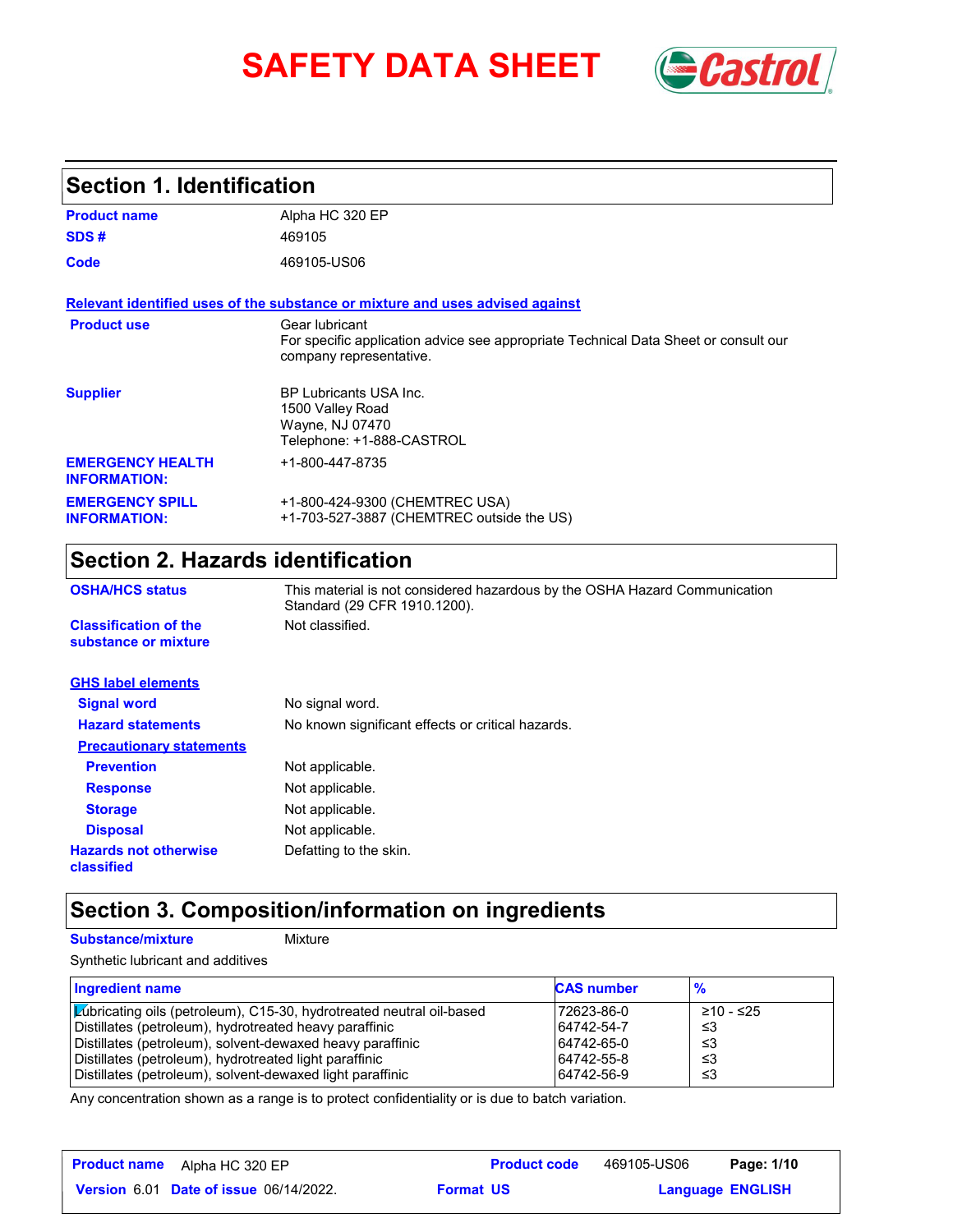## **Section 3. Composition/information on ingredients**

**There are no additional ingredients present which, within the current knowledge of the supplier and in the concentrations applicable, are classified as hazardous to health and hence require reporting in this section.**

**Occupational exposure limits, if available, are listed in Section 8.**

## **Section 4. First aid measures**

#### **Description of necessary first aid measures**

| <b>Eve contact</b>                | In case of contact, immediately flush eyes with plenty of water for at least 15 minutes.<br>Eyelids should be held away from the eyeball to ensure thorough rinsing. Check for and<br>remove any contact lenses. Get medical attention. |
|-----------------------------------|-----------------------------------------------------------------------------------------------------------------------------------------------------------------------------------------------------------------------------------------|
| <b>Skin contact</b>               | Wash skin thoroughly with soap and water or use recognized skin cleanser. Remove<br>contaminated clothing and shoes. Wash clothing before reuse. Clean shoes thoroughly<br>before reuse. Get medical attention if symptoms occur.       |
| <b>Inhalation</b>                 | If inhaled, remove to fresh air. Get medical attention if symptoms occur.                                                                                                                                                               |
| <b>Ingestion</b>                  | Do not induce vomiting unless directed to do so by medical personnel. Get medical<br>attention if symptoms occur.                                                                                                                       |
| <b>Protection of first-aiders</b> | No action shall be taken involving any personal risk or without suitable training.                                                                                                                                                      |

#### **Most important symptoms/effects, acute and delayed**

**See Section 11 for more detailed information on health effects and symptoms.**

#### **Indication of immediate medical attention and special treatment needed, if necessary**

| <b>Notes to physician</b>  | Treatment should in general be symptomatic and directed to relieving any effects. |
|----------------------------|-----------------------------------------------------------------------------------|
| <b>Specific treatments</b> | No specific treatment.                                                            |

## **Section 5. Fire-fighting measures**

| <b>Extinguishing media</b>                               |                                                                                                                                                                                                                                                                                                                                                                                                                                                                                                                                     |  |  |
|----------------------------------------------------------|-------------------------------------------------------------------------------------------------------------------------------------------------------------------------------------------------------------------------------------------------------------------------------------------------------------------------------------------------------------------------------------------------------------------------------------------------------------------------------------------------------------------------------------|--|--|
| <b>Suitable extinguishing</b><br>media                   | In case of fire, use foam, dry chemical or carbon dioxide extinguisher or spray.                                                                                                                                                                                                                                                                                                                                                                                                                                                    |  |  |
| <b>Unsuitable extinguishing</b><br>media                 | Do not use water jet.                                                                                                                                                                                                                                                                                                                                                                                                                                                                                                               |  |  |
| <b>Specific hazards arising</b><br>from the chemical     | Swarf fires - Neat metal working oils may fume, thermally decompose or ignite if they<br>come into contact with red hot swarf. To minimise the generation of red hot swarf ensure<br>that a sufficient flow of oil is correctly directed to the cutting edge of the tool to flood it<br>throughout cutting operations. As an additional precaution swarf should be regularly<br>cleared from the immediate area to prevent the risk of fire. In a fire or if heated, a<br>pressure increase will occur and the container may burst. |  |  |
| <b>Hazardous combustion</b><br><b>products</b>           | Combustion products may include the following:<br>carbon oxides $(CO, CO2)$ (carbon monoxide, carbon dioxide)                                                                                                                                                                                                                                                                                                                                                                                                                       |  |  |
| <b>Special protective actions</b><br>for fire-fighters   | No action shall be taken involving any personal risk or without suitable training. Promptly<br>isolate the scene by removing all persons from the vicinity of the incident if there is a fire.                                                                                                                                                                                                                                                                                                                                      |  |  |
| <b>Special protective</b><br>equipment for fire-fighters | Fire-fighters should wear positive pressure self-contained breathing apparatus (SCBA)<br>and full turnout gear.                                                                                                                                                                                                                                                                                                                                                                                                                     |  |  |

## **Section 6. Accidental release measures**

#### **Personal precautions, protective equipment and emergency procedures**

| For non-emergency<br>personnel | No action shall be taken involving any personal risk or without suitable training.<br>Evacuate surrounding areas. Keep unnecessary and unprotected personnel from<br>entering. Do not touch or walk through spilled material. Put on appropriate personal<br>protective equipment. Floors may be slippery; use care to avoid falling. |
|--------------------------------|---------------------------------------------------------------------------------------------------------------------------------------------------------------------------------------------------------------------------------------------------------------------------------------------------------------------------------------|
| For emergency responders       | If specialized clothing is required to deal with the spillage, take note of any information in<br>Section 8 on suitable and unsuitable materials. See also the information in "For non-<br>emergency personnel".                                                                                                                      |

| <b>Product name</b><br>Alpha HC 320 EP        | <b>Product code</b> | 469105-US06 | Page: 2/10              |
|-----------------------------------------------|---------------------|-------------|-------------------------|
| <b>Version 6.01 Date of issue 06/14/2022.</b> | <b>Format US</b>    |             | <b>Language ENGLISH</b> |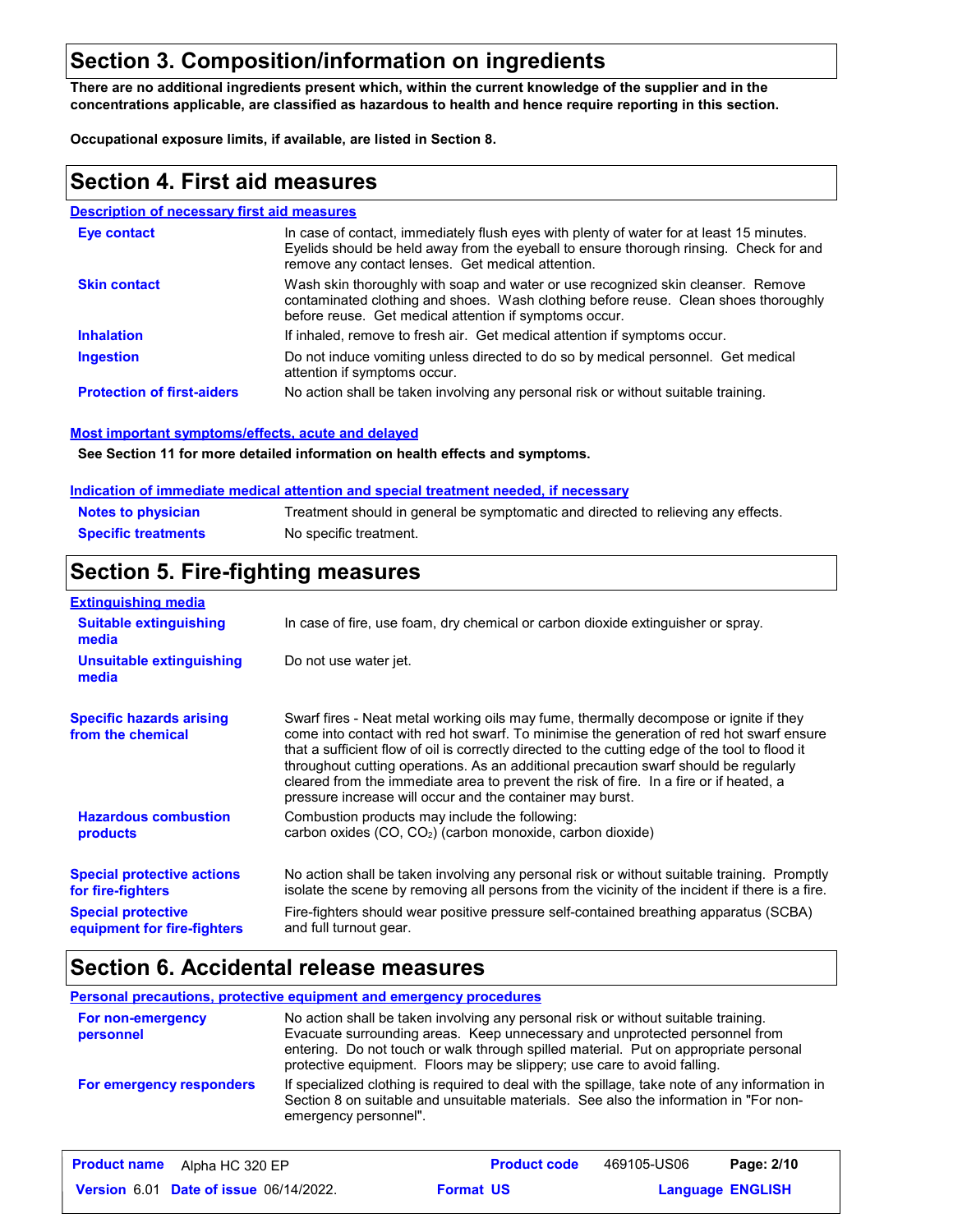## **Section 6. Accidental release measures**

| <b>Environmental precautions</b>                      | Avoid dispersal of spilled material and runoff and contact with soil, waterways, drains<br>and sewers. Inform the relevant authorities if the product has caused environmental<br>pollution (sewers, waterways, soil or air).                                                                                                                                                                      |
|-------------------------------------------------------|----------------------------------------------------------------------------------------------------------------------------------------------------------------------------------------------------------------------------------------------------------------------------------------------------------------------------------------------------------------------------------------------------|
| Methods and materials for containment and cleaning up |                                                                                                                                                                                                                                                                                                                                                                                                    |
| <b>Small spill</b>                                    | Stop leak if without risk. Move containers from spill area. Absorb with an inert material<br>and place in an appropriate waste disposal container. Dispose of via a licensed waste<br>disposal contractor.                                                                                                                                                                                         |
| Large spill                                           | Stop leak if without risk. Move containers from spill area. Prevent entry into sewers,<br>water courses, basements or confined areas. Contain and collect spillage with non-<br>combustible, absorbent material e.g. sand, earth, vermiculite or diatomaceous earth and<br>place in container for disposal according to local regulations. Dispose of via a licensed<br>waste disposal contractor. |

## **Section 7. Handling and storage**

| <b>Precautions for safe handling</b>                                             |                                                                                                                                                                                                                                                                                                                                                                                                                                                                                                                                                                                                                                                                                                                                                                                                          |
|----------------------------------------------------------------------------------|----------------------------------------------------------------------------------------------------------------------------------------------------------------------------------------------------------------------------------------------------------------------------------------------------------------------------------------------------------------------------------------------------------------------------------------------------------------------------------------------------------------------------------------------------------------------------------------------------------------------------------------------------------------------------------------------------------------------------------------------------------------------------------------------------------|
| <b>Protective measures</b>                                                       | Put on appropriate personal protective equipment (see Section 8). Concentrations of<br>mist, fumes and vapors in enclosed spaces may result in the formation of explosive<br>atmospheres. Excessive splashing, agitation or heating must be avoided. During metal<br>working, solid particles from workpieces or tools will contaminate the fluid and may<br>cause abrasions of the skin. Where such abrasions result in a penetration of the skin,<br>first aid treatment should be applied as soon as reasonably possible. The presence of<br>certain metals in the workpiece or tool, such as chromium, cobalt and nickel, can<br>contaminate the metalworking fluid, as can bacteria, and as a result may induce allergic<br>and other skin reactions, especially if personal hygiene is inadequate. |
| <b>Advice on general</b><br>occupational hygiene                                 | Eating, drinking and smoking should be prohibited in areas where this material is<br>handled, stored and processed. Wash thoroughly after handling. Remove contaminated<br>clothing and protective equipment before entering eating areas. See also Section 8 for<br>additional information on hygiene measures.                                                                                                                                                                                                                                                                                                                                                                                                                                                                                         |
| <b>Conditions for safe storage,</b><br>including any<br><i>incompatibilities</i> | Store in accordance with local regulations. Store in original container protected from<br>direct sunlight in a dry, cool and well-ventilated area, away from incompatible materials<br>(see Section 10) and food and drink. Keep container tightly closed and sealed until<br>ready for use. Store and use only in equipment/containers designed for use with this<br>product. Containers that have been opened must be carefully resealed and kept upright<br>to prevent leakage. Do not store in unlabeled containers. Use appropriate containment<br>to avoid environmental contamination.                                                                                                                                                                                                            |

## **Section 8. Exposure controls/personal protection**

#### **Control parameters**

#### **Occupational exposure limits**

Lubricating oils (petroleum), C15-30, hydrotreated neutral oil-based **ACGIH TLV (United States).**

TWA: 5 mg/m<sup>3</sup> 8 hours. Issued/Revised: 11/2009 Form: Inhalable fraction **OSHA PEL (United States).**

TWA: 5 mg/m<sup>3</sup> 8 hours. Issued/Revised: 6/1993

Distillates (petroleum), hydrotreated heavy paraffinic **ACGIH TLV (United States).**

TWA: 5 mg/m<sup>3</sup> 8 hours. Issued/Revised: 11/2009 Form: Inhalable fraction **OSHA PEL (United States).** TWA: 5 mg/m<sup>3</sup> 8 hours. Issued/Revised: 6/1993

Distillates (petroleum), solvent-dewaxed heavy paraffinic **ACGIH TLV (United States).**

TWA: 5 mg/m<sup>3</sup> 8 hours. Issued/Revised: 11/2009 Form: Inhalable fraction **OSHA PEL (United States).**

| <b>Product name</b><br>Alpha HC 320 EP        | <b>Product code</b> | 469105-US06 | Page: 3/10              |  |
|-----------------------------------------------|---------------------|-------------|-------------------------|--|
| <b>Version 6.01 Date of issue 06/14/2022.</b> | <b>Format US</b>    |             | <b>Language ENGLISH</b> |  |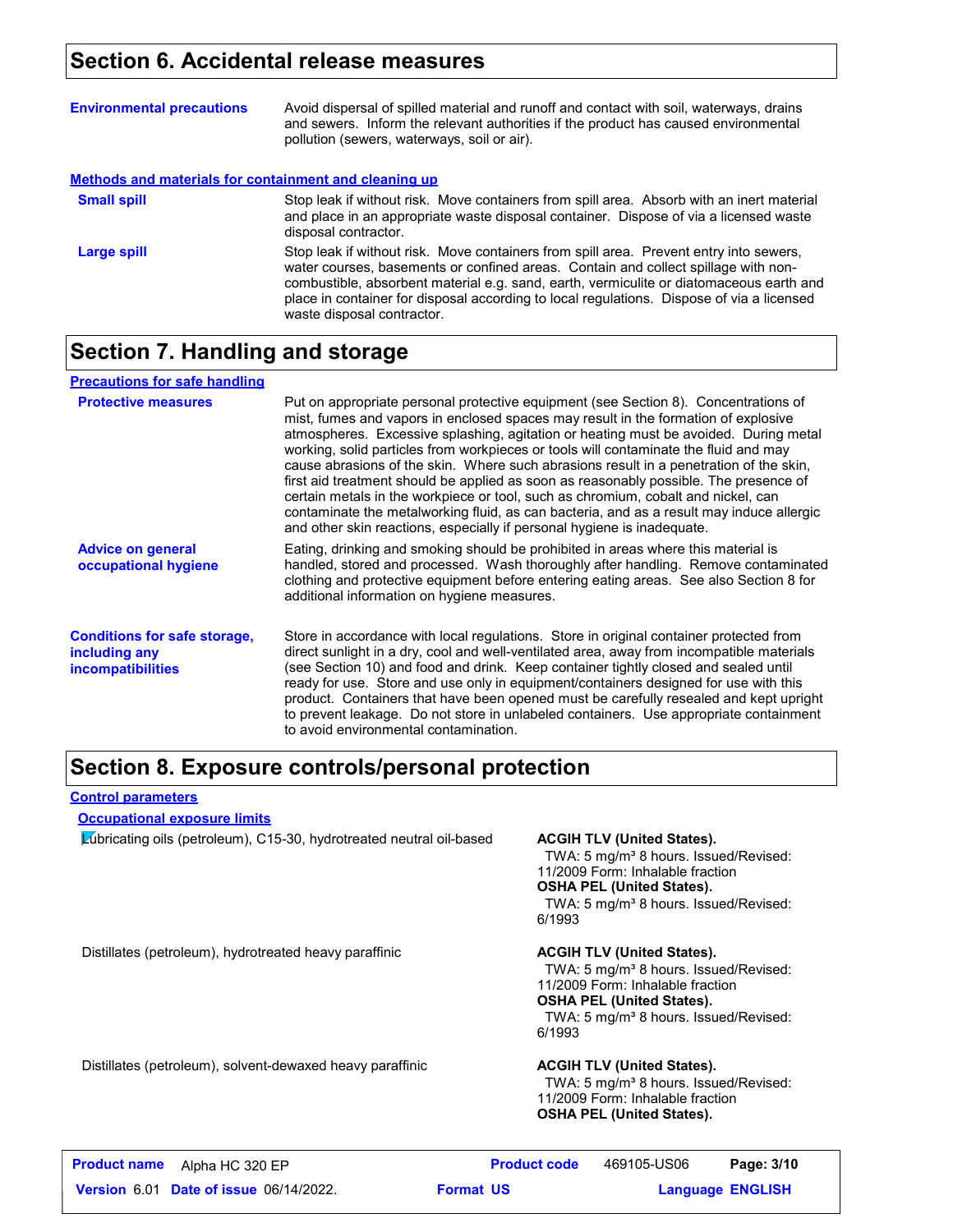## **Section 8. Exposure controls/personal protection**

|                                                           |                                                                                                                                                                                                                                                                                                                                                                                                                                                                                                                                                                                                                                                                                                                                                                                                                                                                                                                                                                                                            | 6/1993                                                                                                                                                                                                              | TWA: 5 mg/m <sup>3</sup> 8 hours. Issued/Revised:                                                                                                                                                                   |            |
|-----------------------------------------------------------|------------------------------------------------------------------------------------------------------------------------------------------------------------------------------------------------------------------------------------------------------------------------------------------------------------------------------------------------------------------------------------------------------------------------------------------------------------------------------------------------------------------------------------------------------------------------------------------------------------------------------------------------------------------------------------------------------------------------------------------------------------------------------------------------------------------------------------------------------------------------------------------------------------------------------------------------------------------------------------------------------------|---------------------------------------------------------------------------------------------------------------------------------------------------------------------------------------------------------------------|---------------------------------------------------------------------------------------------------------------------------------------------------------------------------------------------------------------------|------------|
| Distillates (petroleum), hydrotreated light paraffinic    | 6/1993                                                                                                                                                                                                                                                                                                                                                                                                                                                                                                                                                                                                                                                                                                                                                                                                                                                                                                                                                                                                     | <b>ACGIH TLV (United States).</b><br>TWA: 5 mg/m <sup>3</sup> 8 hours. Issued/Revised:<br>11/2009 Form: Inhalable fraction<br><b>OSHA PEL (United States).</b><br>TWA: 5 mg/m <sup>3</sup> 8 hours. Issued/Revised: |                                                                                                                                                                                                                     |            |
| Distillates (petroleum), solvent-dewaxed light paraffinic |                                                                                                                                                                                                                                                                                                                                                                                                                                                                                                                                                                                                                                                                                                                                                                                                                                                                                                                                                                                                            | 6/1993                                                                                                                                                                                                              | <b>ACGIH TLV (United States).</b><br>TWA: 5 mg/m <sup>3</sup> 8 hours. Issued/Revised:<br>11/2009 Form: Inhalable fraction<br><b>OSHA PEL (United States).</b><br>TWA: 5 mg/m <sup>3</sup> 8 hours. Issued/Revised: |            |
| <b>Appropriate engineering</b><br><b>controls</b>         | All activities involving chemicals should be assessed for their risks to health, to ensure<br>exposures are adequately controlled. Personal protective equipment should only be<br>considered after other forms of control measures (e.g. engineering controls) have been<br>suitably evaluated. Personal protective equipment should conform to appropriate<br>standards, be suitable for use, be kept in good condition and properly maintained.<br>Your supplier of personal protective equipment should be consulted for advice on<br>selection and appropriate standards. For further information contact your national<br>organisation for standards.<br>Provide exhaust ventilation or other engineering controls to keep the relevant airborne<br>concentrations below their respective occupational exposure limits.<br>The final choice of protective equipment will depend upon a risk assessment. It is<br>important to ensure that all items of personal protective equipment are compatible. |                                                                                                                                                                                                                     |                                                                                                                                                                                                                     |            |
| <b>Environmental exposure</b><br>controls                 | Emissions from ventilation or work process equipment should be checked to ensure they<br>comply with the requirements of environmental protection legislation. In some cases,<br>fume scrubbers, filters or engineering modifications to the process equipment will be<br>necessary to reduce emissions to acceptable levels.                                                                                                                                                                                                                                                                                                                                                                                                                                                                                                                                                                                                                                                                              |                                                                                                                                                                                                                     |                                                                                                                                                                                                                     |            |
| <b>Individual protection measures</b>                     |                                                                                                                                                                                                                                                                                                                                                                                                                                                                                                                                                                                                                                                                                                                                                                                                                                                                                                                                                                                                            |                                                                                                                                                                                                                     |                                                                                                                                                                                                                     |            |
| <b>Hygiene measures</b>                                   | Wash hands, forearms and face thoroughly after handling chemical products, before<br>eating, smoking and using the lavatory and at the end of the working period.<br>Appropriate techniques should be used to remove potentially contaminated clothing.<br>Wash contaminated clothing before reusing. Ensure that eyewash stations and safety<br>showers are close to the workstation location.                                                                                                                                                                                                                                                                                                                                                                                                                                                                                                                                                                                                            |                                                                                                                                                                                                                     |                                                                                                                                                                                                                     |            |
| <b>Eye/face protection</b>                                | Safety glasses with side shields.                                                                                                                                                                                                                                                                                                                                                                                                                                                                                                                                                                                                                                                                                                                                                                                                                                                                                                                                                                          |                                                                                                                                                                                                                     |                                                                                                                                                                                                                     |            |
| <b>Skin protection</b><br><b>Hand protection</b>          | Wear protective gloves if prolonged or repeated contact is likely. Wear chemical<br>resistant gloves. Recommended: Nitrile gloves. The correct choice of protective gloves<br>depends upon the chemicals being handled, the conditions of work and use, and the<br>condition of the gloves (even the best chemically resistant glove will break down after<br>repeated chemical exposures). Most gloves provide only a short time of protection<br>before they must be discarded and replaced. Because specific work environments and<br>material handling practices vary, safety procedures should be developed for each<br>intended application. Gloves should therefore be chosen in consultation with the supplier/<br>manufacturer and with a full assessment of the working conditions.                                                                                                                                                                                                              |                                                                                                                                                                                                                     |                                                                                                                                                                                                                     |            |
| <b>Body protection</b>                                    | Use of protective clothing is good industrial practice.<br>Personal protective equipment for the body should be selected based on the task being<br>performed and the risks involved and should be approved by a specialist before handling<br>this product.<br>Cotton or polyester/cotton overalls will only provide protection against light superficial<br>contamination that will not soak through to the skin. Overalls should be laundered on a<br>regular basis. When the risk of skin exposure is high (e.g. when cleaning up spillages or<br>if there is a risk of splashing) then chemical resistant aprons and/or impervious chemical<br>suits and boots will be required.                                                                                                                                                                                                                                                                                                                      |                                                                                                                                                                                                                     |                                                                                                                                                                                                                     |            |
| <b>Other skin protection</b>                              | Appropriate footwear and any additional skin protection measures should be selected<br>based on the task being performed and the risks involved and should be approved by a<br>specialist before handling this product.                                                                                                                                                                                                                                                                                                                                                                                                                                                                                                                                                                                                                                                                                                                                                                                    |                                                                                                                                                                                                                     |                                                                                                                                                                                                                     |            |
| <b>Product name</b><br>Alpha HC 320 EP                    |                                                                                                                                                                                                                                                                                                                                                                                                                                                                                                                                                                                                                                                                                                                                                                                                                                                                                                                                                                                                            | <b>Product code</b>                                                                                                                                                                                                 | 469105-US06                                                                                                                                                                                                         | Page: 4/10 |

| <b>Version 6.01 Date of issue 06/14/2022.</b> | <b>Format US</b> | <b>Language ENGLISH</b> |
|-----------------------------------------------|------------------|-------------------------|
|                                               |                  |                         |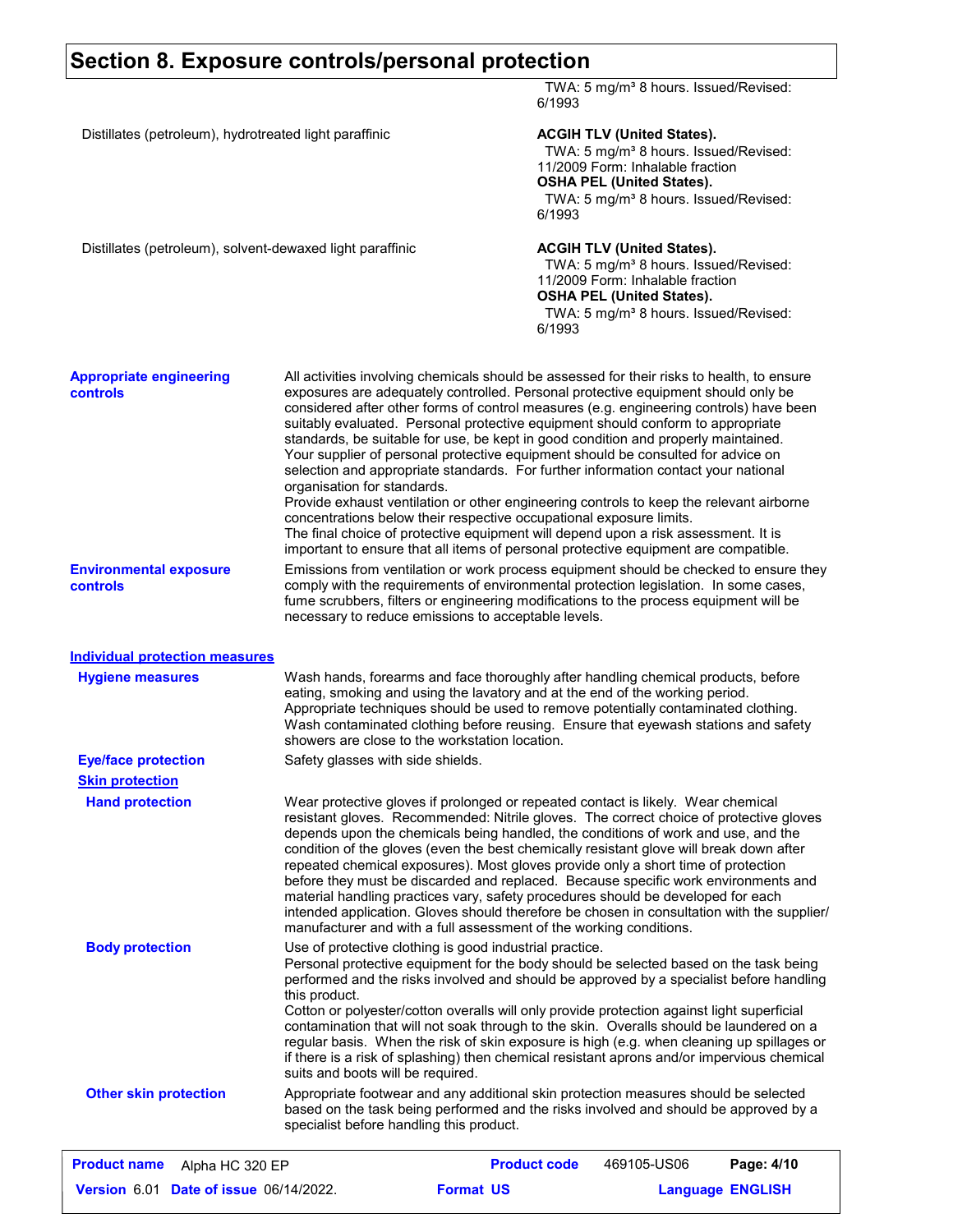## **Section 8. Exposure controls/personal protection**

In case of insufficient ventilation, wear suitable respiratory equipment. For protection against metal working fluids, respiratory protection that is classified as "resistant to oil" (class R) or oil proof (class P) should be selected where appropriate. Depending on the level of airborne contaminants, an air-purifying, half-mask respirator (with HEPA filter) including disposable (P- or R-series) (for oil mists less than 50mg/m3), or any powered, air-purifying respirator equipped with hood or helmet and HEPA filter (for oil mists less than 125 mg/m3). Where organic vapours are a potential hazard during metalworking operations, a combination particulate and organic vapour filter may be necessary. The correct choice of respiratory protection depends upon the chemicals being handled, the conditions of work and use, and the condition of the respiratory equipment. Safety procedures should be developed for each intended application. Respiratory protection equipment should therefore be chosen in consultation with the supplier/manufacturer and with a full assessment of the working conditions. **Respiratory protection**

## **Section 9. Physical and chemical properties**

The conditions of measurement of all properties are at standard temperature and pressure unless otherwise indicated.

#### **Appearance**

| <b>Physical state</b>                                             | Liquid.                                                   |                        |
|-------------------------------------------------------------------|-----------------------------------------------------------|------------------------|
| <b>Color</b>                                                      | Brown.                                                    |                        |
| <b>Odor</b>                                                       | Not available.                                            |                        |
| <b>Odor threshold</b>                                             | Not available.                                            |                        |
| рH                                                                | Not applicable.                                           |                        |
| <b>Melting point/freezing point</b>                               | Not available.                                            |                        |
| <b>Boiling point, initial boiling</b><br>point, and boiling range | Not available.                                            |                        |
| <b>Flash point</b><br><b>Pour point</b>                           | Open cup: >165°C (>329°F) [Cleveland]<br>-40 $^{\circ}$ C |                        |
| <b>Evaporation rate</b>                                           | Not available.                                            |                        |
| <b>Flammability</b>                                               | Not applicable. Based on - Physical state                 |                        |
| Lower and upper explosion<br>limit/flammability limit             | Not available.                                            |                        |
| <b>Vapor pressure</b>                                             |                                                           | Vanor Pressure at 20°C |

|                                                                                | Vapor Pressure at 20°C |         | Vapor pressure at 50°C |          |     |               |
|--------------------------------------------------------------------------------|------------------------|---------|------------------------|----------|-----|---------------|
| Ingredient name                                                                | mm Hg                  | kPa     | <b>Method</b>          | mm<br>Hg | kPa | <b>Method</b> |
| Lubricating oils<br>(petroleum), C20-50,<br>hydrotreated neutral oil-<br>based | 0.08                   | < 0.011 | <b>ASTM D 5191</b>     |          |     |               |
| Lubricating oils<br>(petroleum), C15-30,<br>hydrotreated neutral oil-<br>based | < 0.08                 | < 0.011 | <b>ASTM D 5191</b>     |          |     |               |
| Distillates (petroleum),<br>hydrotreated heavy<br>paraffinic                   | < 0.08                 | < 0.011 | <b>ASTM D 5191</b>     |          |     |               |
| Distillates (petroleum),<br>solvent-dewaxed heavy<br>paraffinic                | < 0.08                 | < 0.011 | <b>ASTM D 5191</b>     |          |     |               |
| Distillates (petroleum),<br>hydrotreated light<br>paraffinic                   | < 0.08                 | < 0.011 | <b>ASTM D 5191</b>     |          |     |               |

Not available.

 $<$ 1000 kg/m<sup>3</sup> (<1 g/cm<sup>3</sup>) at 15.6°C

insoluble in water.

Not applicable.

**Partition coefficient: noctanol/water Density Solubility**

**Relative vapor density**

**Date of issue** 06/14/2022. **Proportive State Constrainer Format US and Language ENGLIS Product name** Alpha HC 320 EP **Product code** 469105-US06 **Page: 5/10** |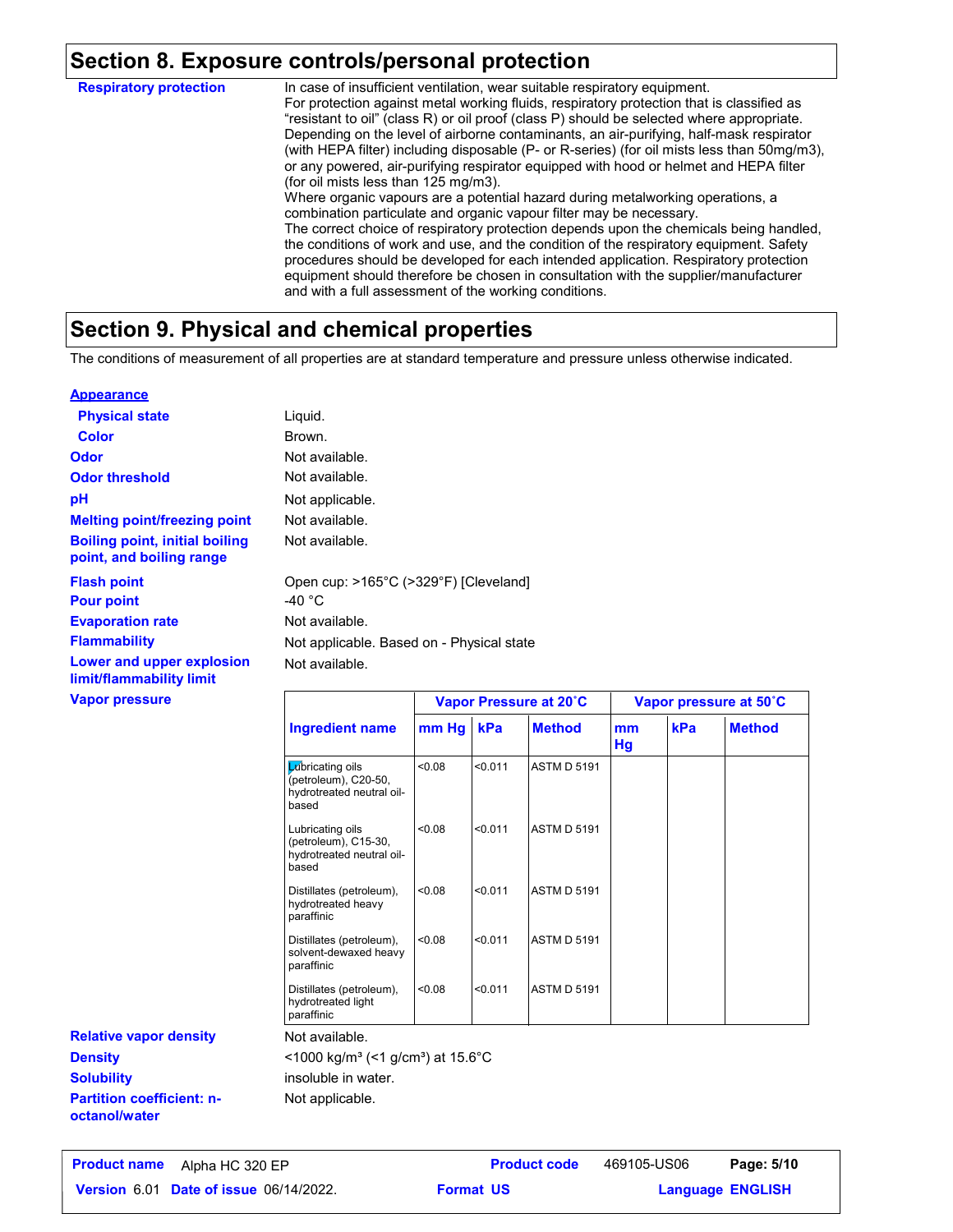## **Section 9. Physical and chemical properties**

| <b>Auto-ignition temperature</b> | Not available.                                                                                                                     |
|----------------------------------|------------------------------------------------------------------------------------------------------------------------------------|
| <b>Decomposition temperature</b> | Not available.                                                                                                                     |
| <b>Viscosity</b>                 | Kinematic: $317 \text{ mm}^2/\text{s}$ (317 cSt) at 40°C<br>Kinematic: $32.3 \text{ mm}^2/\text{s}$ (32.3 cSt) at 100 $^{\circ}$ C |

**Particle characteristics Median particle size** Not applicable.

## **Section 10. Stability and reactivity**

| <b>Reactivity</b>                            | No specific test data available for this product. Refer to Conditions to avoid and<br>Incompatible materials for additional information.                                |
|----------------------------------------------|-------------------------------------------------------------------------------------------------------------------------------------------------------------------------|
| <b>Chemical stability</b>                    | The product is stable.                                                                                                                                                  |
| <b>Possibility of hazardous</b><br>reactions | Under normal conditions of storage and use, hazardous reactions will not occur.<br>Under normal conditions of storage and use, hazardous polymerization will not occur. |
| <b>Conditions to avoid</b>                   | Avoid all possible sources of ignition (spark or flame).                                                                                                                |
| Incompatible materials                       | Reactive or incompatible with the following materials: oxidizing materials.                                                                                             |
| <b>Hazardous decomposition</b><br>products   | Under normal conditions of storage and use, hazardous decomposition products should<br>not be produced.                                                                 |

## **Section 11. Toxicological information**

### **Information on toxicological effects**

#### **Aspiration hazard**

| <b>Name</b>                                                                                                                                                                                                                                           | <b>Result</b>                                                                                                                                             |
|-------------------------------------------------------------------------------------------------------------------------------------------------------------------------------------------------------------------------------------------------------|-----------------------------------------------------------------------------------------------------------------------------------------------------------|
| Lúbricating oils (petroleum), C15-30, hydrotreated neutral oil-based<br>Distillates (petroleum), hydrotreated heavy paraffinic<br>Distillates (petroleum), solvent-dewaxed heavy paraffinic<br>Distillates (petroleum), hydrotreated light paraffinic | <b>ASPIRATION HAZARD - Category 1</b><br><b>ASPIRATION HAZARD - Category 1</b><br><b>ASPIRATION HAZARD - Category 1</b><br>ASPIRATION HAZARD - Category 1 |
| Distillates (petroleum), solvent-dewaxed light paraffinic                                                                                                                                                                                             | ASPIRATION HAZARD - Category 1                                                                                                                            |

| Information on the likely |  |  |
|---------------------------|--|--|
| routes of exposure        |  |  |

Routes of entry anticipated: Dermal, Inhalation.

#### **Potential acute health effects**

| <b>Eve contact</b>  | No known significant effects or critical hazards.                                                 |
|---------------------|---------------------------------------------------------------------------------------------------|
| <b>Skin contact</b> | No known significant effects or critical hazards.                                                 |
| <b>Inhalation</b>   | Vapor inhalation under ambient conditions is not normally a problem due to low vapor<br>pressure. |
| Ingestion           | No known significant effects or critical hazards.                                                 |

#### **Symptoms related to the physical, chemical and toxicological characteristics**

| <b>Eye contact</b>  | No specific data.                                                                |
|---------------------|----------------------------------------------------------------------------------|
| <b>Skin contact</b> | Adverse symptoms may include the following:<br>irritation<br>dryness<br>cracking |
| <b>Inhalation</b>   | No specific data.                                                                |
| <b>Ingestion</b>    | No specific data.                                                                |

#### **Delayed and immediate effects and also chronic effects from short and long term exposure Short term exposure**

| <b>Product name</b><br>Alpha HC 320 EP        | <b>Product code</b> | 469105-US06 | Page: 6/10              |
|-----------------------------------------------|---------------------|-------------|-------------------------|
| <b>Version 6.01 Date of issue 06/14/2022.</b> | <b>Format US</b>    |             | <b>Language ENGLISH</b> |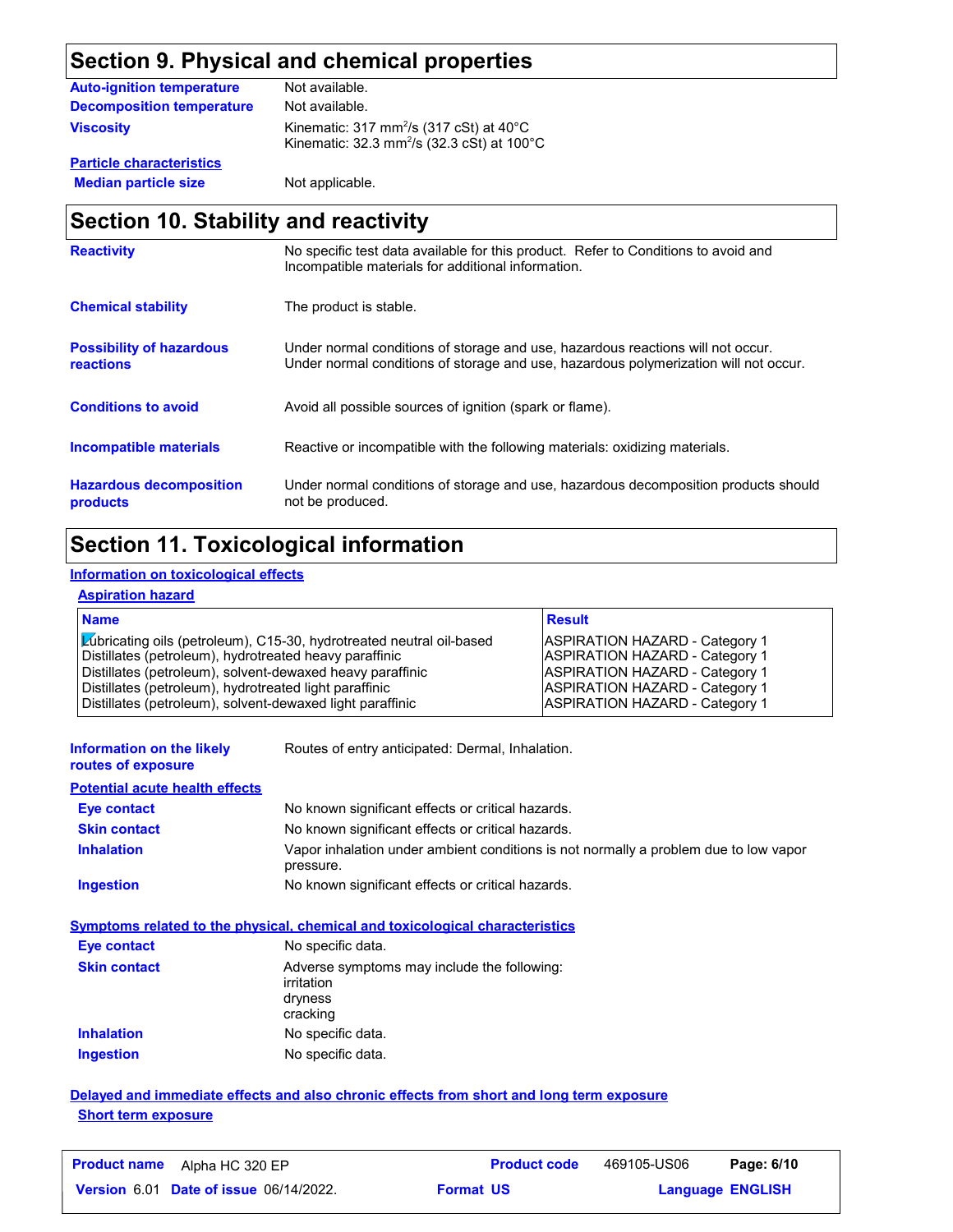## **Section 11. Toxicological information**

| <b>Potential immediate</b><br><b>effects</b> | Not available.                                    |
|----------------------------------------------|---------------------------------------------------|
| <b>Potential delayed effects</b>             | Not available.                                    |
| Long term exposure                           |                                                   |
| <b>Potential immediate</b><br>effects        | Not available.                                    |
| <b>Potential delayed effects</b>             | Not available.                                    |
| <b>Potential chronic health effects</b>      |                                                   |
| <b>General</b>                               | No known significant effects or critical hazards. |
| <b>Carcinogenicity</b>                       | No known significant effects or critical hazards. |
| <b>Mutagenicity</b>                          | No known significant effects or critical hazards. |
| <b>Teratogenicity</b>                        | No known significant effects or critical hazards. |
| <b>Developmental effects</b>                 | No known significant effects or critical hazards. |
| <b>Fertility effects</b>                     | No known significant effects or critical hazards. |
|                                              |                                                   |

#### **Numerical measures of toxicity**

#### **Acute toxicity estimates**

Not available.

## **Section 12. Ecological information**

#### **Toxicity**

No testing has been performed by the manufacturer.

#### **Persistence and degradability**

Not expected to be rapidly degradable.

#### **Bioaccumulative potential**

This product is not expected to bioaccumulate through food chains in the environment.

| <b>Mobility in soil</b>                                 |                                                                                                                           |
|---------------------------------------------------------|---------------------------------------------------------------------------------------------------------------------------|
| <b>Soil/water partition</b><br><b>coefficient (Koc)</b> | Not available.                                                                                                            |
| <b>Mobility</b>                                         | Spillages may penetrate the soil causing ground water contamination.                                                      |
| <b>Other adverse effects</b>                            | No known significant effects or critical hazards.                                                                         |
| <b>Other ecological information</b>                     | Spills may form a film on water surfaces causing physical damage to organisms. Oxygen<br>transfer could also be impaired. |

### **Section 13. Disposal considerations**

The generation of waste should be avoided or minimized wherever possible. Significant quantities of waste product residues should not be disposed of via the foul sewer but processed in a suitable effluent treatment plant. Dispose of surplus and non-recyclable products via a licensed waste disposal contractor. Disposal of this product, solutions and any by-products should at all times comply with the requirements of environmental protection and waste disposal legislation and any regional local authority requirements. Waste packaging should be recycled. Incineration or landfill should only be considered when recycling is not feasible. This material and its container must be disposed of in a safe way. Empty containers or liners may retain some product residues. Avoid dispersal of spilled material and runoff and contact with soil, waterways, drains and sewers. **Disposal methods**

| <b>Product name</b> | Alpha HC 320 EP                               |                  | <b>Product code</b> | 469105-US06             | Page: 7/10 |  |
|---------------------|-----------------------------------------------|------------------|---------------------|-------------------------|------------|--|
|                     | <b>Version 6.01 Date of issue 06/14/2022.</b> | <b>Format US</b> |                     | <b>Language ENGLISH</b> |            |  |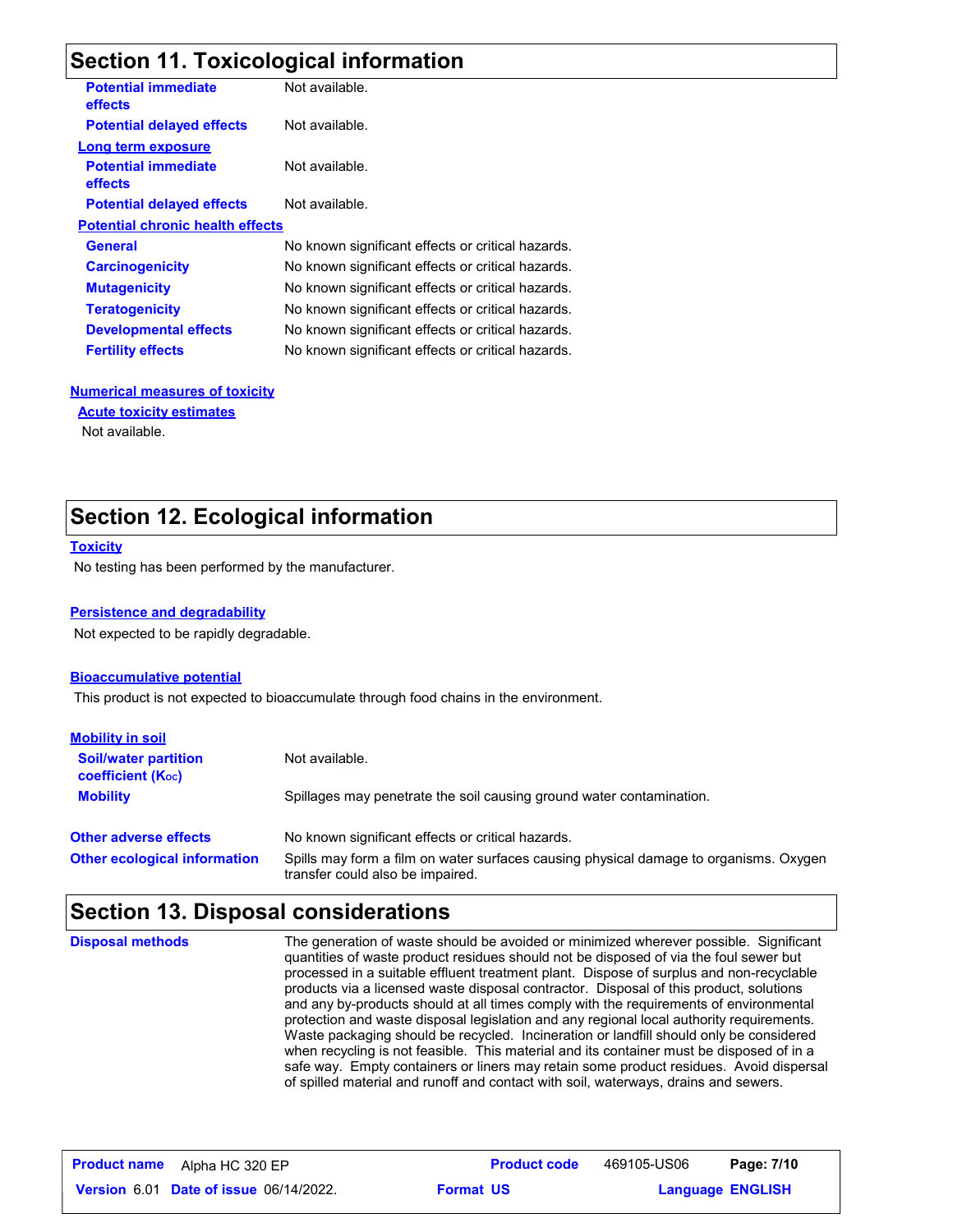## **Section 14. Transport information**

|                                         | <b>DOT Classification</b> | <b>TDG Classification</b> | <b>IMDG</b>    | <b>IATA</b>    |
|-----------------------------------------|---------------------------|---------------------------|----------------|----------------|
| <b>UN number</b>                        | Not regulated.            | Not regulated.            | Not regulated. | Not regulated. |
| <b>UN proper</b><br>shipping name       |                           | -                         | $\overline{a}$ |                |
| <b>Transport</b><br>hazard class(es)    |                           | $\overline{a}$            | $\blacksquare$ |                |
| <b>Packing group</b>                    | $\overline{\phantom{a}}$  | -                         | $\blacksquare$ | ٠              |
| <b>Environmental</b><br>hazards         | No.                       | l No.                     | No.            | No.            |
| <b>Additional</b><br><b>information</b> |                           |                           |                |                |

**Special precautions for user** Not available.

**Transport in bulk according to IMO instruments**

# **Section 15. Regulatory information**

Not available.

| <b>U.S. Federal regulations</b>               |                                                                                                                                                                                                                                                                   |
|-----------------------------------------------|-------------------------------------------------------------------------------------------------------------------------------------------------------------------------------------------------------------------------------------------------------------------|
| <b>United States inventory</b><br>(TSCA 8b)   | All components are active or exempted.                                                                                                                                                                                                                            |
| <b>SARA 302/304</b>                           |                                                                                                                                                                                                                                                                   |
| <b>Composition/information on ingredients</b> |                                                                                                                                                                                                                                                                   |
| No products were found.                       |                                                                                                                                                                                                                                                                   |
| <b>SARA 311/312</b>                           |                                                                                                                                                                                                                                                                   |
| <b>Classification</b>                         | Not applicable.                                                                                                                                                                                                                                                   |
| <b>SARA 313</b>                               |                                                                                                                                                                                                                                                                   |
| <b>Form R - Reporting</b><br>requirements     | This product does not contain any hazardous ingredients at or above regulated<br>thresholds.                                                                                                                                                                      |
| <b>Supplier notification</b>                  | This product does not contain any hazardous ingredients at or above regulated<br>thresholds.                                                                                                                                                                      |
| <b>State regulations</b>                      |                                                                                                                                                                                                                                                                   |
| <b>Massachusetts</b>                          | The following components are listed: OIL MIST, MINERAL; OIL MIST, MINERAL; OIL<br>MIST, MINERAL; OIL MIST, MINERAL; MINERAL OIL, PETROLEUM DISTILLATES,<br>HYDROTREATED LIGHT PARAFFINIC; MINERAL OIL, PETROLEUM DISTILLATES,<br>SOLVENT-DEWAXED LIGHT PARAFFINIC |
| <b>New Jersey</b>                             | The following components are listed: MINERAL OIL (UNTREATED and MILDLY<br>TREATED)                                                                                                                                                                                |
| <b>Pennsylvania</b>                           | None of the components are listed.                                                                                                                                                                                                                                |
| <b>California Prop. 65</b>                    |                                                                                                                                                                                                                                                                   |
|                                               | <b>WARNING:</b> This product can expose you to chemicals including Methyl isobutyl ketone and Ethylene oxide, which are<br>known to the State of California to cause cancer and birth defects or other reproductive harm. This product can                        |

known to the State of California to cause cancer and birth defects or other reproductive harm. This product can expose you to chemicals including Ethyl acrylate, Ethyl acrylate, 1,4-Dioxane and Propylene oxide, which are known to the State of California to cause cancer. For more information go to www.P65Warnings.ca.gov.

| <b>Other regulations</b>          |                                        |
|-----------------------------------|----------------------------------------|
| <b>Australia inventory (AIIC)</b> | All components are listed or exempted. |
| <b>Canada inventory</b>           | All components are listed or exempted. |
| <b>China inventory (IECSC)</b>    | All components are listed or exempted. |

| <b>Product name</b><br>Alpha HC 320 EP        | <b>Product code</b> | 469105-US06 | Page: 8/10              |
|-----------------------------------------------|---------------------|-------------|-------------------------|
| <b>Version 6.01 Date of issue 06/14/2022.</b> | <b>Format US</b>    |             | <b>Language ENGLISH</b> |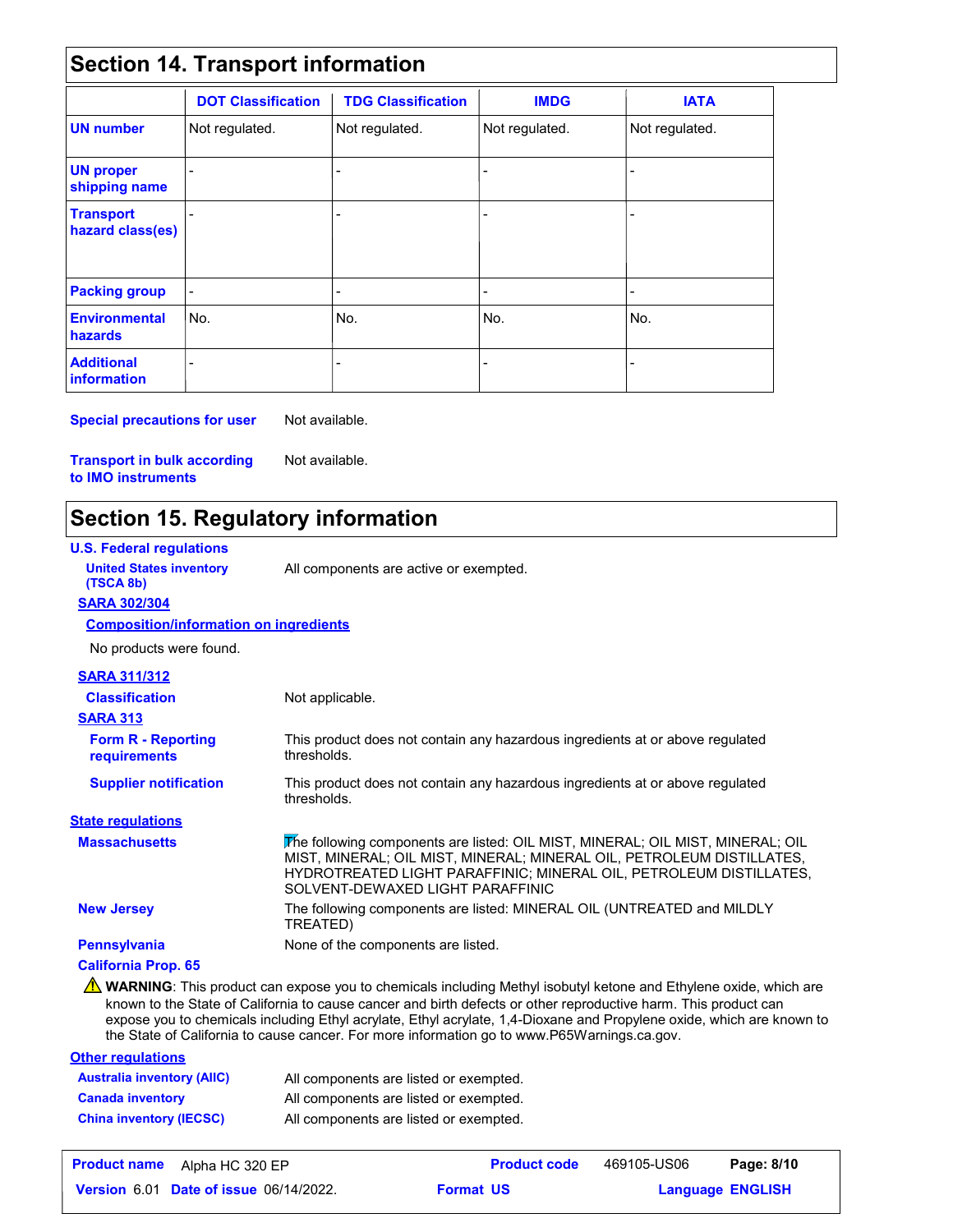## **Section 15. Regulatory information**

| <b>Japan inventory (CSCL)</b>                                   | All components are listed or exempted.                                                                   |
|-----------------------------------------------------------------|----------------------------------------------------------------------------------------------------------|
| <b>Korea inventory (KECI)</b>                                   | All components are listed or exempted.                                                                   |
| <b>Philippines inventory</b><br>(PICCS)                         | At least one component is not listed.                                                                    |
| <b>Taiwan Chemical</b><br><b>Substances Inventory</b><br>(TCSI) | Not determined.                                                                                          |
| <b>REACH Status</b>                                             | For the REACH status of this product please consult your company contact, as<br>identified in Section 1. |

## **Section 16. Other information**

#### **National Fire Protection Association (U.S.A.)**



| <b>History</b>                    |                                                                                                                                                                                                                                                                                                                                                                                                                                                                                                                                                                                                                                                                                                                                                                                                                                                                                                                                                                                                                                                                                                                                                                                                                                                                                           |
|-----------------------------------|-------------------------------------------------------------------------------------------------------------------------------------------------------------------------------------------------------------------------------------------------------------------------------------------------------------------------------------------------------------------------------------------------------------------------------------------------------------------------------------------------------------------------------------------------------------------------------------------------------------------------------------------------------------------------------------------------------------------------------------------------------------------------------------------------------------------------------------------------------------------------------------------------------------------------------------------------------------------------------------------------------------------------------------------------------------------------------------------------------------------------------------------------------------------------------------------------------------------------------------------------------------------------------------------|
| Date of issue/Date of<br>revision | 06/14/2022.                                                                                                                                                                                                                                                                                                                                                                                                                                                                                                                                                                                                                                                                                                                                                                                                                                                                                                                                                                                                                                                                                                                                                                                                                                                                               |
| Date of previous issue            | 03/17/2022.                                                                                                                                                                                                                                                                                                                                                                                                                                                                                                                                                                                                                                                                                                                                                                                                                                                                                                                                                                                                                                                                                                                                                                                                                                                                               |
| <b>Prepared by</b>                | <b>Product Stewardship</b>                                                                                                                                                                                                                                                                                                                                                                                                                                                                                                                                                                                                                                                                                                                                                                                                                                                                                                                                                                                                                                                                                                                                                                                                                                                                |
| <b>Key to abbreviations</b>       | ACGIH = American Conference of Industrial Hygienists<br>ATE = Acute Toxicity Estimate<br>BCF = Bioconcentration Factor<br>CAS Number = Chemical Abstracts Service Registry Number<br>GHS = Globally Harmonized System of Classification and Labelling of Chemicals<br>IATA = International Air Transport Association<br>IBC = Intermediate Bulk Container<br><b>IMDG = International Maritime Dangerous Goods</b><br>LogPow = logarithm of the octanol/water partition coefficient<br>MARPOL = International Convention for the Prevention of Pollution From Ships, 1973 as<br>modified by the Protocol of 1978. ("Marpol" = marine pollution)<br>OEL = Occupational Exposure Limit<br>SDS = Safety Data Sheet<br>STEL = Short term exposure limit<br>TWA = Time weighted average<br>$UN = United Nations$<br>UN Number = United Nations Number, a four digit number assigned by the United<br>Nations Committee of Experts on the Transport of Dangerous Goods.<br>Varies = may contain one or more of the following 64741-88-4, 64741-89-5, 64741-95-3,<br>64741-96-4, 64742-01-4, 64742-44-5, 64742-45-6, 64742-52-5, 64742-53-6, 64742-54-7,<br>64742-55-8, 64742-56-9, 64742-57-0, 64742-58-1, 64742-62-7, 64742-63-8, 64742-65-0,<br>64742-70-7, 72623-85-9, 72623-86-0, 72623-87-1 |

#### **Indicates information that has changed from previously issued version.**

#### **Notice to reader**

*All reasonably practicable steps have been taken to ensure this data sheet and the health, safety and environmental information contained in it is accurate as of the date specified below. No warranty or representation, express or implied is made as to the accuracy or completeness of the data and information in this data sheet.*

*The data and advice given apply when the product is sold for the stated application or applications. You should not use the product other than for the stated application or applications without seeking advice from BP Group.*

*It is the user's obligation to evaluate and use this product safely and to comply with all applicable laws and regulations. The BP Group shall not be responsible for any damage or injury resulting from use, other than the stated product use of the material, from any failure to adhere to recommendations, or from any hazards inherent in the nature of the material. Purchasers of the product for supply to a third party for use at work, have a duty to take all necessary steps to ensure that*  any person handling or using the product is provided with the information in this sheet. Employers have a duty to tell *employees and others who may be affected of any hazards described in this sheet and of any precautions that should be taken. You can contact the BP Group to ensure that this document is the most current available. Alteration of this* 

| <b>Product name</b><br>Alpha HC 320 EP        | <b>Product code</b> | 469105-US06             | Page: 9/10 |
|-----------------------------------------------|---------------------|-------------------------|------------|
| <b>Version 6.01 Date of issue 06/14/2022.</b> | <b>Format US</b>    | <b>Language ENGLISH</b> |            |